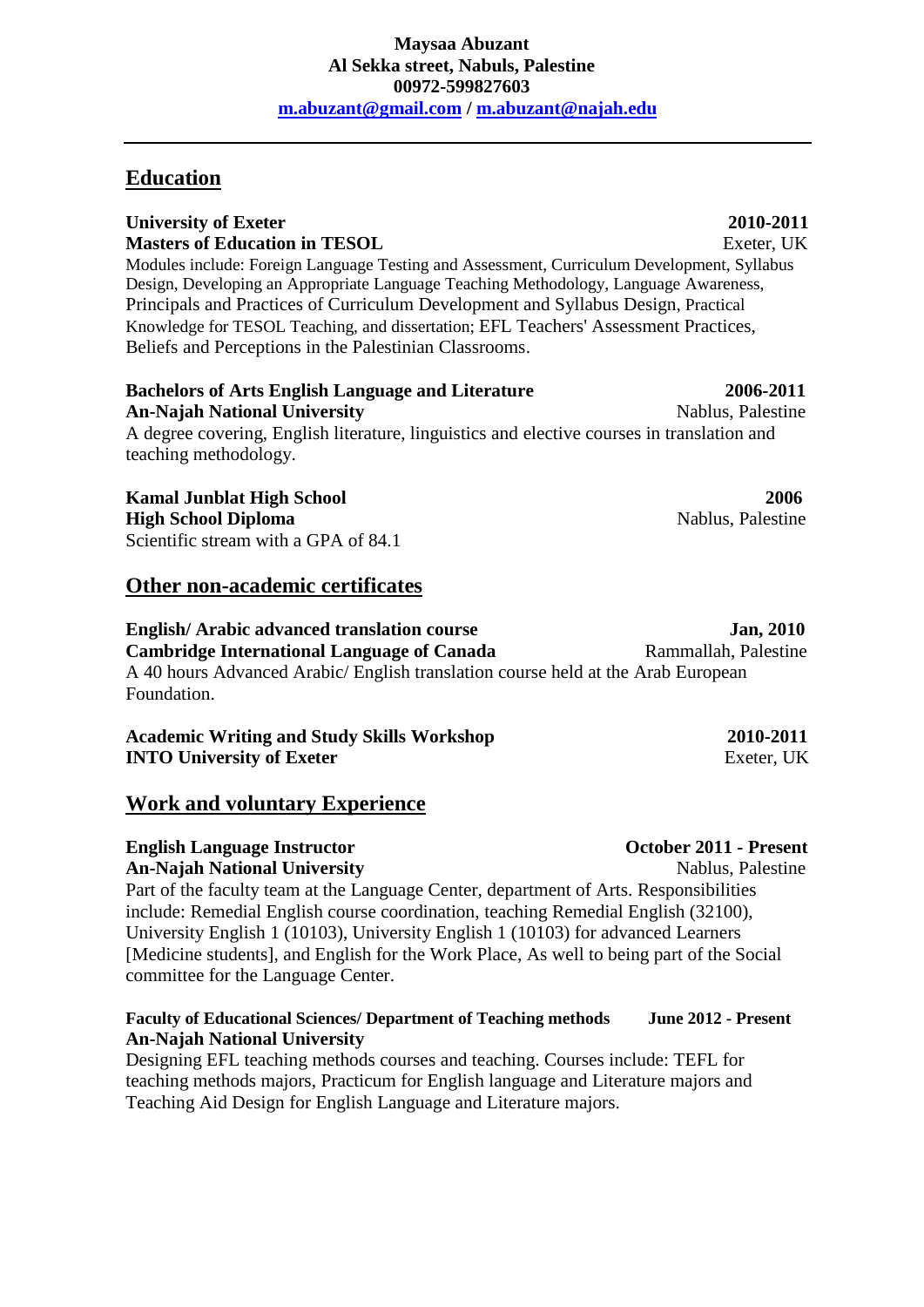Responsibilities included interpretation from English to Arabic and vice versa mostly for hospital visits and medical purposes.

**Jarzim Society** Nablus Palestine Initiated, planned and managed English for Kids summer camp. Duties included designing the schedule, promoting the camp, selecting the work team, and recruiting voluntary English teachers.

## **Marketing and advertising committee member Jun, 2009 – July, 2009 Nablus first shopping festival** Nablus, Palestine Nablus, Palestine

Was part of the Nablus shopping festival marketing, handled promoting the idea amongst business owners, gaining their trust and signing them up for the festival.

# **English Private tutor 2008-2010**

**Self-employed** Nablus, Palestine Gave private English language classes for school students aged 8-17, including all levels of students; basic, intermediate and advanced.

## **Volunteer 2007-2009**

## **Zajel Youth Exchange program** PR, An-Najah Uni, Palestine

Participated in two international summer camps, as a part of the food committee, coordinated to provide food for around 60 volunteers during the period of the summer camp. Also participated in a number of workshops like Toastmasters for public speaking, and leadership seminars.

# **Workshops and conference**

30-31 May 2014 – a presentation on A Comparison between CBL and non CBL Class: The Teaching Aid Design as a Case Study which was presented at the **3 rd Annual Symposium New Methods In Education: Community-based Learning –** Center of Excellence in learning and teaching / An Najah (This was as a result of a one year Community-based Learning training program)

22nd of May 2013 - A paper presented on Innovations in Teaching Methodologies **in Symposia on Excellence in Learning and Teaching in higher Education** – Center of Excellence in learning and teaching/ An-Najah University

22 – 24 June 2012 **Testing and assessment workshop** as part of QIF Language Arts Pre service Teacher Education Development Project/An-najah university

26 – 28 June 2012 **CLT workshop** as part of QIF Language Arts Pre-service Teacher Education Development Project/An-najah university

16th September 2012 **Mind Mapping workshop** – Center of Excellence in Learning and Teaching/ An-Najah University.

# **English/Arabic Interpreter 2010-2011**

**Multilingua Interpretation Services** Castle street, Exeter, UK

## **Project Coordinator Jan, 2010 – Aug, 2010**